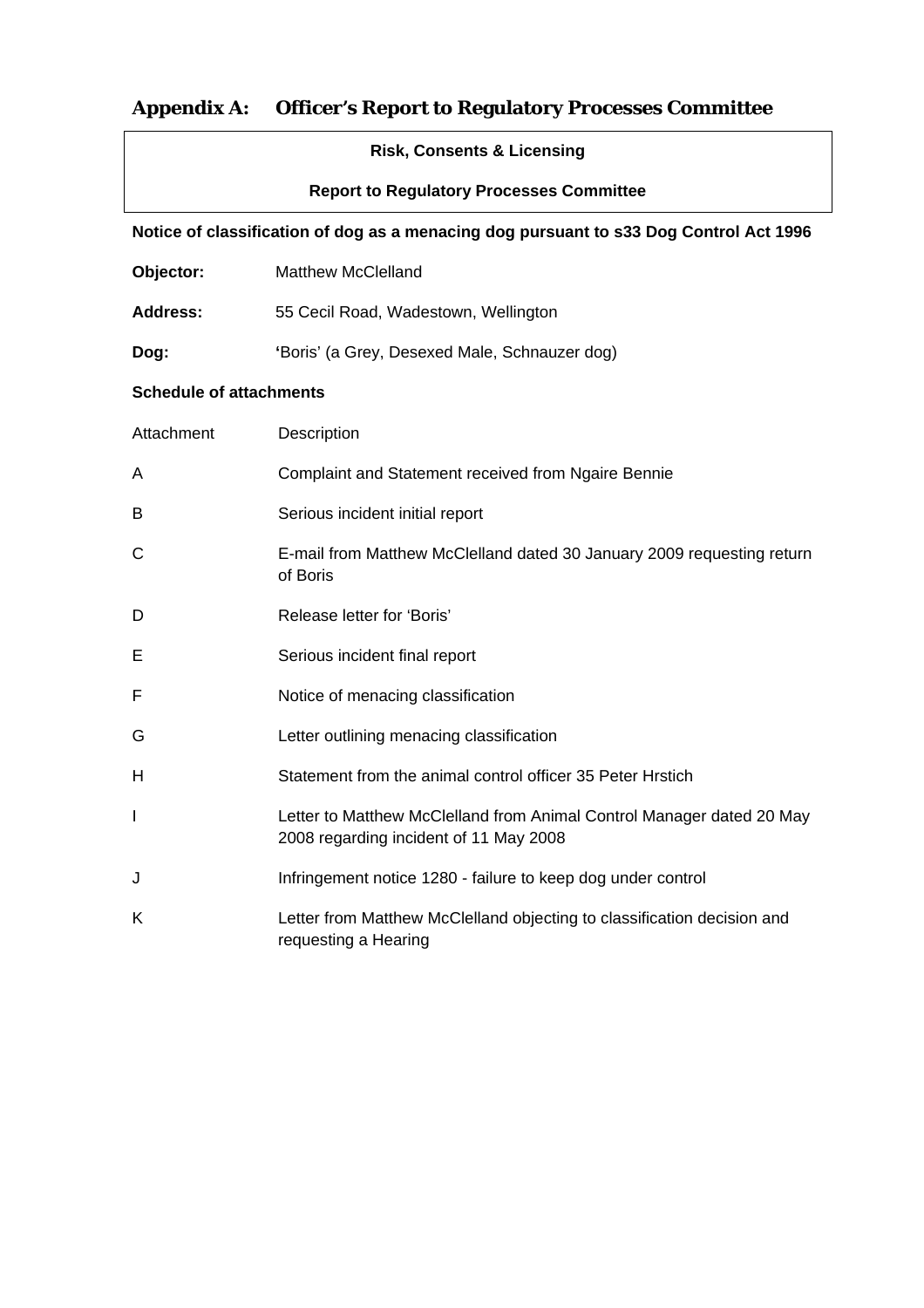### **Background**

- 1 On Tuesday 27 January 2009, at approximately 4.30 pm, DSS Animal Management (the animal management contractor to Wellington City Council) received a complaint from Ngaire Bennie regarding a dog attack on her chickens which took place that afternoon on her property of 44 Cecil Road Wadestown, Wellington. A copy of the complaint is attached and marked 'A'.
- 2 DSS Animal Management investigated the complaint as follows:
	- 2.1 The complainant, Ngaire Bennie, provided her contact details and details of the incident. On 27 January the animal control officer contacted Ngaire Bennie and Ngaire Bennie identified the dog that attacked her chickens as 'Boris'. The animal control officer visited 55 Cecil Road and seized Boris. On 28 January 2009 Ngaire Bennie provided a statement of the incident, a copy of which is attached and marked 'A'. The dog owner, Matthew McClelland, was not the person in charge of the dog at the time of the incident. The person in charge of the dog at the time of the incident was the family's nanny. The dog at 55 Cecil Road had been seized on Tuesday afternoon of 27 January 2009. Authority for the seizure is provided for under sections 57 and 71 of the Dog Control Act 1996 (**the Act**).
	- 2.2 The dog that was seized from 55 Cecil Road Wadestown was a Grey, Desexed Male, Schnauzer named Boris. The dog was seized pursuant to section 57 of the Act.
	- 2.3 Boris was impounded at the Moa Point Animal Shelter, pending an investigation. DSS Animal Management wrote a 'serious incident initial report' outlining the events which led to the impounding of Boris, a copy of which is attached and marked 'B'.
	- 2.4 On 30 January 2009, Matthew McClelland made a request to DSS Animal Management seeking the return of Boris. This request was referred to Wellington City Council (**the Council)**. A copy of that e-mail is attached and marked 'C'. The Council subsequently released Boris that same day, a copy of the release letter is attached and marked 'D'
	- 2.5 On 30 January 2009 a serious incident final report was written, a copy of which is attached and marked 'E'.
	- 2.6 On 4 February 2009, on the basis of the recommendation of DSS Animal Management, the Council classified Boris as menacing, a copy of the menacing classification is attached and marked 'F'. A letter outlining the Council's decision to classify Boris as menacing was sent to the dog owner, a copy is attached and marked 'G'.

### **Evidence**

- 3 The statement from Ngaire Bennie states that:
	- 3.1 On 27 January 2009, at 44 Cecil Road, a 'grey' schnauzer dog was leaping through the air towards her chickens.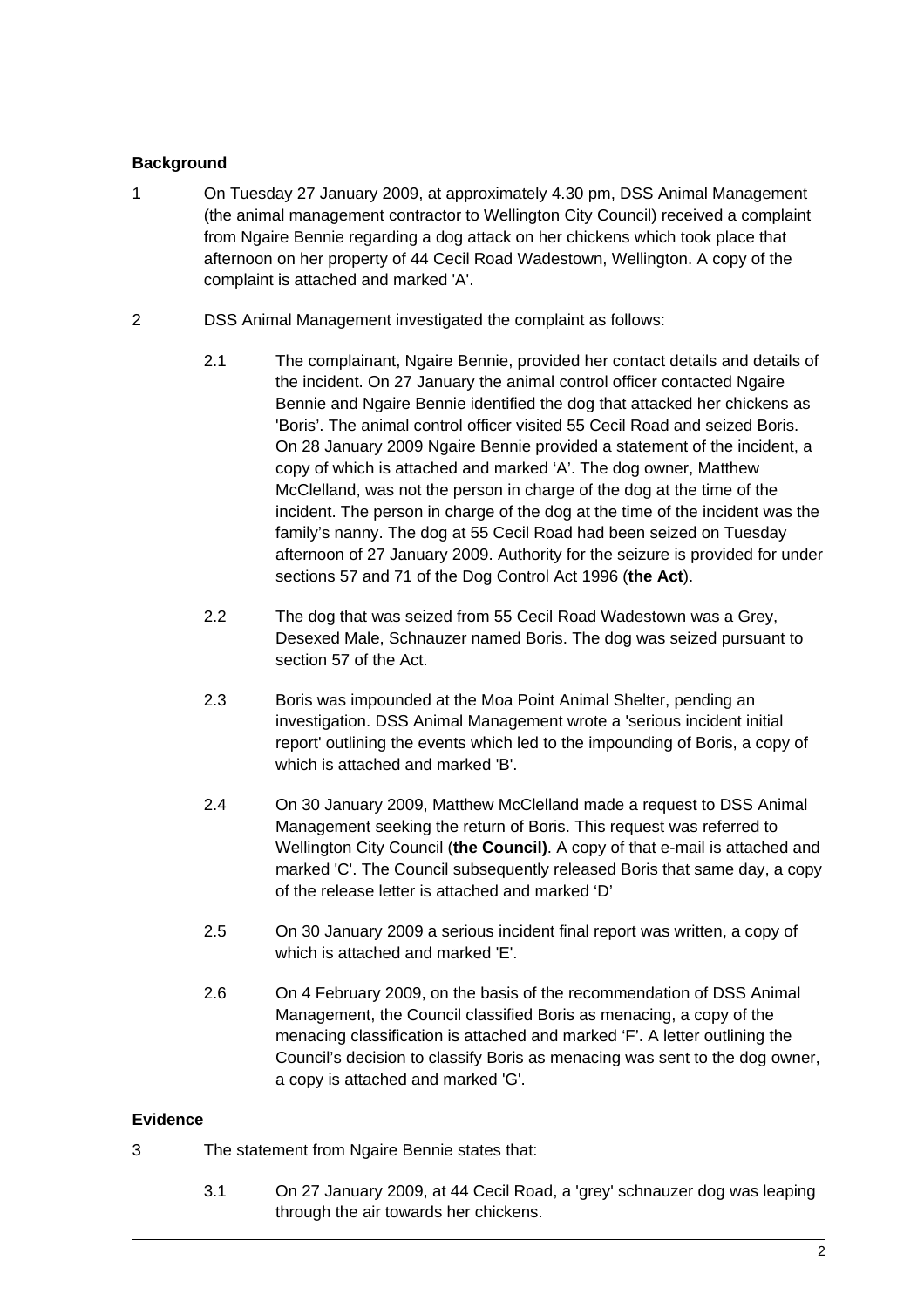- 3.2 Ngaire identified the dog as Boris from 55 Cecil Road as she has seen the dog before.
- 3.3 She yelled at Boris and the dog looked sideways and dropped to the ground.
- 3.4 Boris took off and ran around the side of the house. Ngaire followed Boris up the street.
- 3.5 Boris ran past 55 Cecil Road, where the gate was wide open, and the dog stood in the middle of the road.
- 3.6 Ngaire approached Boris and Boris ran off up Wade Street and into the property backing on to 55 Cecil Road.
- 3.7 Ngaire went to 55 Cecil Road, through the open gate and to the front door. The door was opened by the dog owner's son.
- 3.8 Ngaire spoke with the family's nanny and asked the nanny if Boris was on the property. While the nanny was checking for Boris, Ngaire went and closed the front gate. The nanny advised Ngaire that Boris was not there.
- 3.9 Ngaire and the nanny walked to the front gate and opened the gate to see Boris just outside the gate on the footpath / steps.
- 3.10 Boris came back onto the property through the gate and Ngaire returned home.
- 3.11 Ngaire arrived home and immediately contacted DSS Animal Management.
- 4 The Council has a statement from the animal control officer 35 who initially seized Boris, a copy of which is attached and marked 'H'. The statement provides that:
	- 4.1 Officer 35 was contacted by Ngaire Bennie on 27 January 2009 where she identified Boris as the dog that attacked her chickens.
	- 4.2 The Officer was satisfied on reasonable grounds that Boris was a threat to poultry.
	- 4.3 Boris was seized and impounded on 27 January 2009.
	- 4.4 Section 57 and 71 notices under the Dog Control Act 1996 were left at the property of 55 Cecil Road.
	- 4.5 The dog was impounded at the Moa Point Animal Shelter.

### **Council's options**

- 5 Based on the evidence, the Council officers had the following options (A-D):
- A To prosecute Matthew McClelland (as the owner of the dog), pursuant to section 57 of the Act. Section 57 provides that:
	- (1) A person may, for the purpose of stopping an attack, seize or destroy a dog if—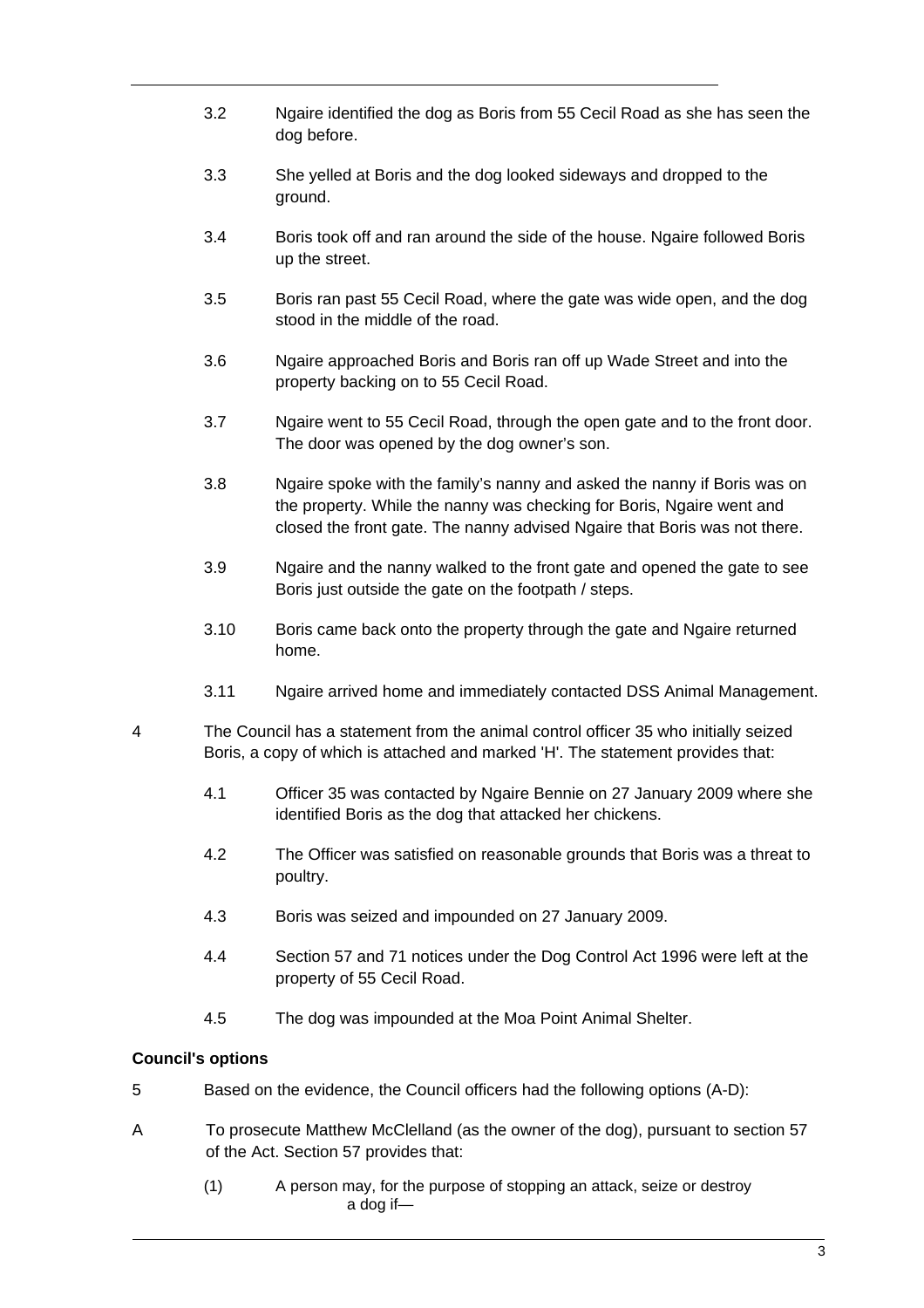- (a) the person is attacked by the dog; or
- (b) the person witnesses the dog attacking any other person, or any stock, poultry, domestic animal, or protected wildlife.
- (2) The owner of a dog that makes an attack described in subsection (1) commits an offence and is liable on summary conviction to a fine not exceeding \$3,000 in addition to any liability that he or she may incur for any damage caused by the attack.
- (3) If, in any proceedings under subsection (2), the Court is satisfied that the dog has committed an attack described in subsection (1) and that the dog has not been destroyed, the Court must make an order for the destruction of the dog unless it is satisfied that the circumstances of the offence were exceptional and do not warrant destruction of the dog.

A successful prosecution under this section will result in a Court order for the destruction of the dog, unless exceptional circumstances exist. In this instance, Council has discretion whether to prosecute. Officers with the delegated authority must take into account a range of factors, including consistency, previous offending and other enforcement options available. In this case, officers have chosen not to prosecute the dog owner.

B To classify Boris as a dangerous dog pursuant to section 31 of the Act. Section 31 provides that:

The territorial authority shall classify as a dangerous dog—

- (i) Any dog in respect of which the owner has been convicted of an offence under [section 57A(2)]; and
- (ii) Any dog which the territorial authority has, on the basis of sworn evidence attesting to aggressive behaviour by the dog on one or more occasions, reasonable grounds to believe constitutes a threat to the safety of any person, stock, poultry, domestic animal, or protected wildlife; and
- (iii) Any dog that the owner admits in writing constitutes a threat to the safety of any person, stock, poultry, domestic animal, or protected wildlife.
- C To classify Boris as a menacing dog pursuant to section 33A of the Act. That section provides that the Council may classify as menacing any dog which has not been classified as dangerous, but which:

A territorial authority considers may pose a threat to any person, stock, poultry, domestic animal, or protected wildlife because of—

- (i) any observed or reported behaviour of the dog; or
- (ii) any characteristics typically associated with the dog's breed or type.
- D To issue an infringement notice to Matthew McClelland pursuant to section 53(1) of the Act for failure to keep Boris under control.

#### **Council's decision to classify Boris as menacing**

- 6. Council officers chose to classify Boris as a menacing dog. This decision was based on evidence which shows that:
	- 6.1. The attack was unprovoked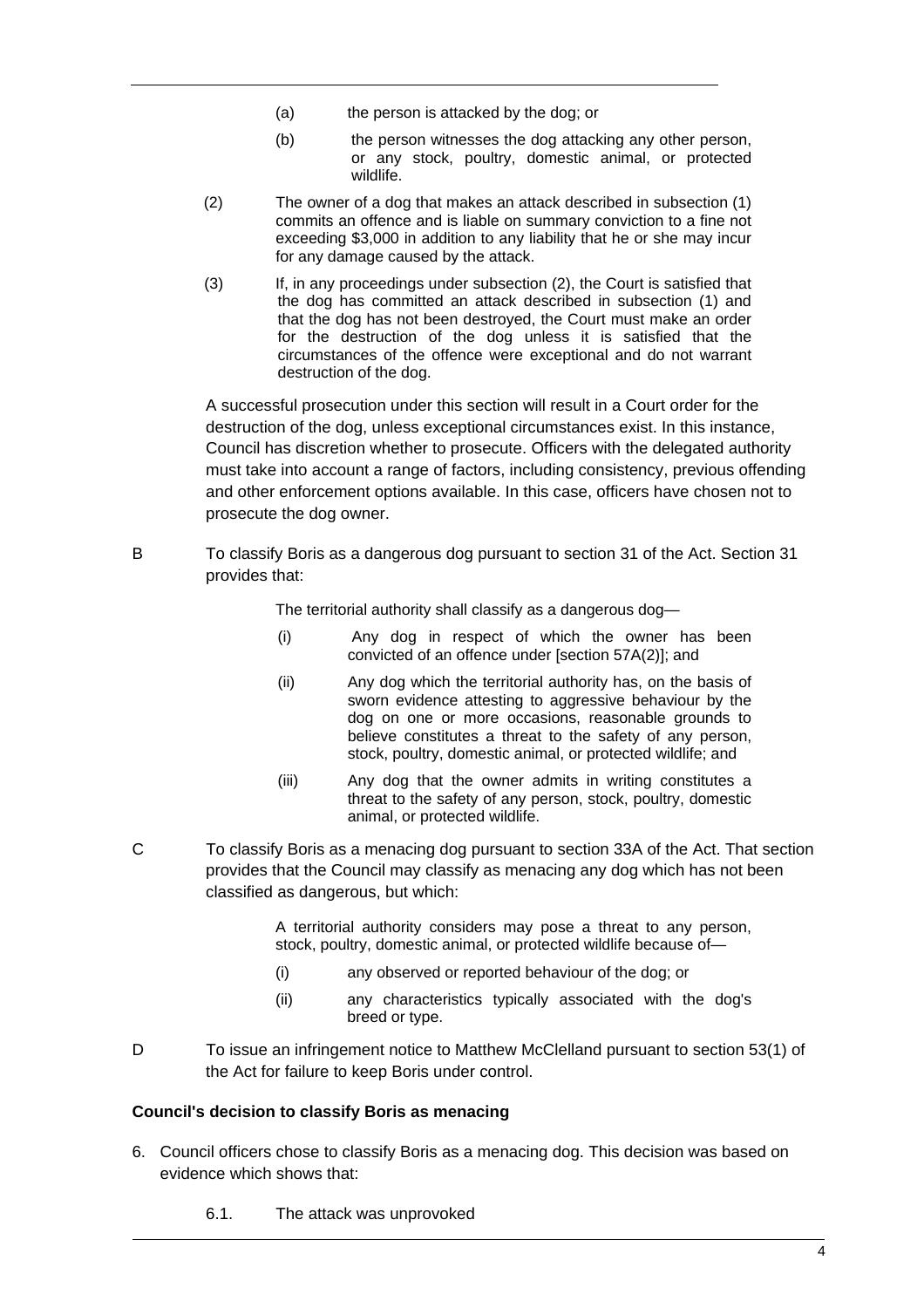- 6.2. Boris only stopped leaping at the chickens when yelled at by the chicken owner
- 6.3. Boris had been involved in a similar incident on 11 May 2008 involving the chickens at 44 Cecil Road (for which Boris was seized, impounded and an infringement notice issued). The release letter for Boris outlining the mitigation measures put in place at that time is attached and marked 'I'
- 6.4. The mitigation measures accepted by the Council in response to the incident of 11 May 2008, have not been effective, as the incident of 27 January 2009 provides
- 6.5. The fitting of the self closing mechanism to the front gate of 55 Cecil Road does not guarantee that 'Boris' is always contained within the property
- 6.6. The classification ensures that in future Boris must always be muzzled in a public place. Boris must also remain muzzled when he is in a dog exercise area.
- 7 Accordingly, Council officers formed the view that it had reasonable grounds upon which to believe that the dog involved was Boris, and that Boris posed a threat to the safety of the poultry. As a result of this belief, Council classified Boris as menacing, under section 33A(1)(b)(i) of the Act.
- 8 Council also chose to issue an infringement notice for failure to keep Boris under control or confined, pursuant to section 53(1) of the Act, a copy of which is attached and marked 'J'
- 9 Accordingly, on 4 February 2009, Council prepared for Matthew McClelland, Boris' owner, a written notice of classification of Boris as a 'menacing' dog, a copy is attached and marked 'F'. A letter was sent to Matthew McClelland advising the classification decision, a copy is attached and marked 'G'. The letter and notice were posted to the owner, Matthew McClelland on 4 February 2009.
- 10 By facsimile dated 18 February 2009, Matthew McClelland wrote to the Council, objecting to the menacing classification. A copy of the facsimile is attached and marked 'K'.

### **Effect of menacing classification**

- 11 Section 33E of the Act outlines the effect of a menacing classification. It states that the dog owner must:
	- 11.1 not allow the dog to be at large or in any public place or in any private way, except when confined completely within a vehicle or cage, without being muzzled in such a manner as to prevent the dog from biting but to allow it to breathe and drink without obstruction; and
	- 11.2 if required by the territorial authority, within 1 month after receipt of notice of the classification, produce to the territorial authority a certificate issued by a veterinarian certifying:
		- 11.2.1 that the dog is or has been neutered; or